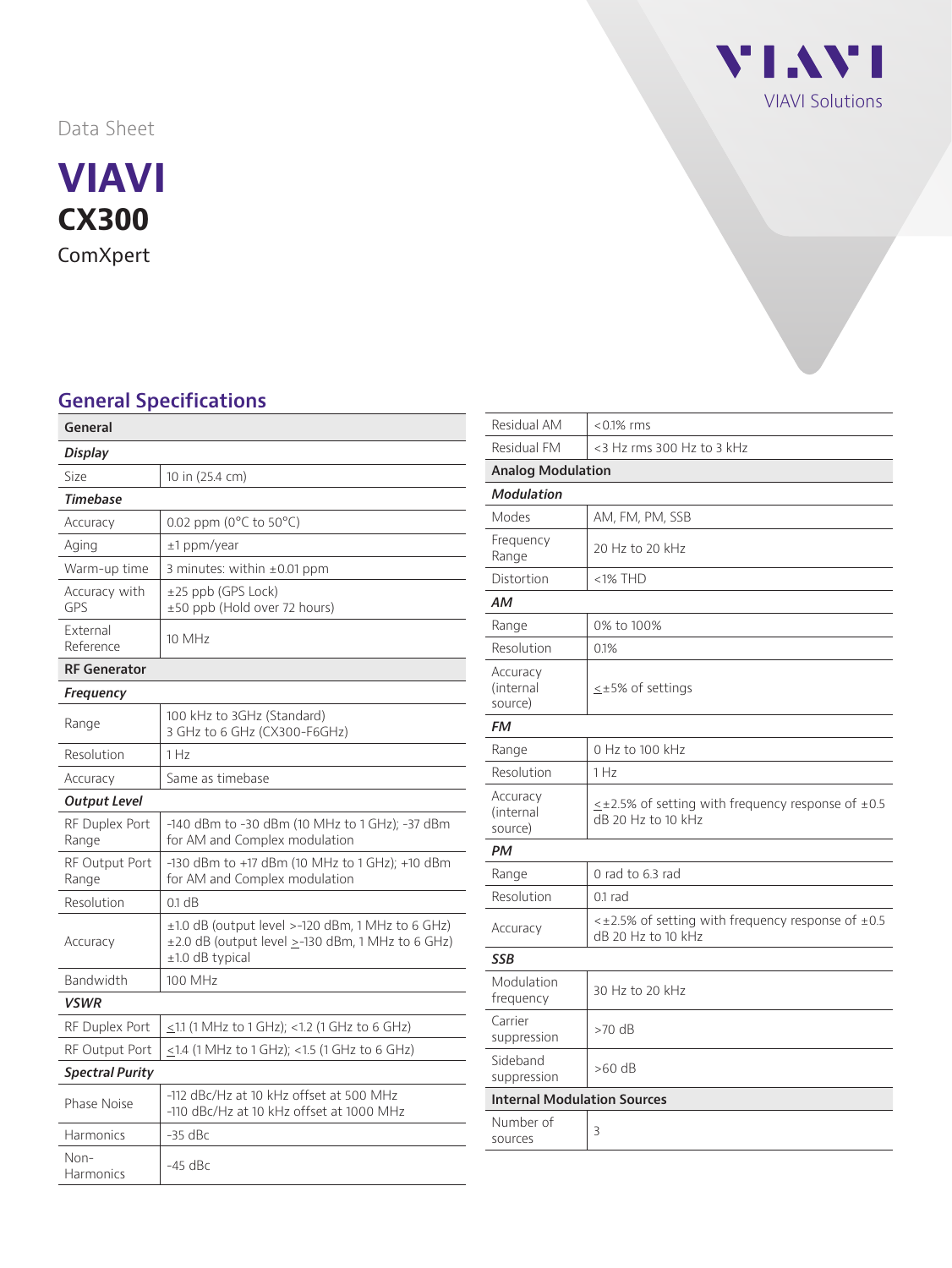| <b>Sources</b>                                  |                                                                                                               |
|-------------------------------------------------|---------------------------------------------------------------------------------------------------------------|
| Waveforms                                       | Sine, Square, DTMF, CTCSS, DCS, Two-Tone, Tone<br>Remote, Tone Sequential                                     |
| <b>Sine Wave</b>                                |                                                                                                               |
| Range                                           | 20 Hz to 20 kHz                                                                                               |
| Resolution                                      | $0.1$ Hz                                                                                                      |
| Square Wave                                     |                                                                                                               |
| Range                                           | 20 Hz to 20 kHz                                                                                               |
| <b>CTCSS</b> tone                               | Tone 1 (67) to Tone 50 (254.1) Hz                                                                             |
| Distortion                                      | THD <1.0%                                                                                                     |
| Frequency<br>Response                           | Level flatness < 0.5 dB 20 Hz to 10 kHz                                                                       |
| <b>RF Receiver</b>                              |                                                                                                               |
| Frequency                                       |                                                                                                               |
| Range                                           | 9 kHz to 3 GHz (Standard)<br>3 GHz to 6 GHz (CX300-F6GHz)                                                     |
| <b>Maximum Input Level</b>                      |                                                                                                               |
| RF Input Port<br>Maximum                        | +27 dBm (500 mW) max preamp and frequency<br>$\geq$ 1 MHz                                                     |
| Input Level                                     | +13 dBm (20 mW) max preamp on or frequency<br><1 MHz                                                          |
|                                                 | +47 dBm (50 Watts) continuous, +<35°C                                                                         |
| <b>RF Duplex</b><br>Port Maximum<br>Input Level | +51 dBm (125 Watts) Cyclical (Max "ON" of 30 sec<br>and Min "OFF" for 90 sec) for power levels >50<br>Watts   |
| Shutdown                                        | Alarm sounds (no auto shutdown)                                                                               |
| <b>VSWR</b>                                     |                                                                                                               |
| RF Duplex Port                                  | $\le$ 1.2 (100 kHz to 1 GHz)                                                                                  |
| RF Input Port                                   | $\leq$ 1.6 (100 kHz to 1 GHz) with 10 dB input<br>attenuation                                                 |
| <b>Harmonic Response</b>                        |                                                                                                               |
| Spurious<br>Response                            | Input related $\leq$ -65 dBc typical<br>Non-input related <-95 dBm typical                                    |
| Phase Noise                                     | -112 dBc/Hz at 10 kHz offset at 500 MHz<br>-110 dBc/Hz at 10 kHz offset at 1000 MHz                           |
| Dynamic<br>Range                                | $2/3$ * (TOI-DANL) = 109 dB                                                                                   |
| TOI                                             | +20 dBm (0 atten), >+1 dBm (preamp), 1 MHz to<br>1 GHz                                                        |
| DANL                                            | 1 Hz RBW @ 1 GHz; <-140 dBm (0 atten),<br><-160 dBm (preamp)                                                  |
| Sensitivity                                     |                                                                                                               |
| Analog                                          | 10 dB SINAD, <-105 dBm with preamp (300 Hz to<br>3 kHz audio filter, 2.5 kHz FM deviation, 12.5 kHz<br>IF BW) |
| Bandwidth                                       | 100 MHz (wideband VSA), 8 MHz (narrowband)                                                                    |
| RF Bandpass<br>Filter (IF Filters)              | 5 kHz, 6.25 kHz, 8.33 kHz, 10 kHz, 12.5 kHz, 25 kHz,<br>30 kHz, 100 kHz, 300 kHz                              |
| <b>Power Meter</b>                              |                                                                                                               |
| <b>Frequency</b>                                |                                                                                                               |
| Range                                           | 100 kHz to 3 GHz (Standard)<br>3 GHz to 6 GHz (CX300-F6GHz)                                                   |
| Measurement<br>Modes                            | RMS, average RMS, minimum, maximum                                                                            |

| Bandwidth                | 5 kHz, 6.25 kHz, 8.33 kHz, 10 kHz, 12.5 kHz, 25 kHz,<br>30 kHz, 100 kHz, and 300 kHz |  |
|--------------------------|--------------------------------------------------------------------------------------|--|
| Level                    |                                                                                      |  |
| RF Duplex Port           | $-20$ dBm to $+51$ dBm                                                               |  |
| RF Input Port            | -60 dBm to +10 dBm                                                                   |  |
| Accuracy                 |                                                                                      |  |
| RF Duplex Port           | $\pm$ 0.4 dB (1 MHz to 1 GHz); $\pm$ 0.6 dB (1 GHz to 6 GHz)                         |  |
| RF Input Port            | $\pm 0.8$ dB (1 MHz to 1 GHz), $\pm 0.9$ dB (1 GHz to 6 GHz)                         |  |
| <b>RF Error Meter</b>    |                                                                                      |  |
| Frequency                |                                                                                      |  |
| Range                    | 100 kHz to 3 GHz (Standard)<br>3 GHz to 6 GHz (CX300-F6GHz)                          |  |
| Resolution               | 1Hz                                                                                  |  |
| Accuracy                 | Frequency Reference                                                                  |  |
| <b>Input Level Range</b> |                                                                                      |  |
| RF Duplex Port           | -20 dBm to 51 dBm                                                                    |  |
| RF Input Port            | -60 dBm to +17 dBm (-80 dBm to -20 dBm<br>w/pre-amp)                                 |  |
|                          | <b>Analog Demodulation Measurements</b>                                              |  |
| FM                       |                                                                                      |  |
| Modes                    | RMS, RMS*√2, +PK, -PK, ±PK/2                                                         |  |
| Measurement<br>Range     | 0 Hz to 75 kHz                                                                       |  |
| Accuracy                 | $\pm 1.0\%$ for rate $\geq 1.5$ kHz and $\leq 3$ kHz<br>±2.0% otherwise              |  |
| FM Distortion            | $\pm 0.5\%$ for rate $\leq$ 3 kHz<br>±1.0% otherwise                                 |  |
| Residual FM              | $\leq$ 3 Hz (300 Hz to 3 kHz) and frequency <1 GHz                                   |  |
| AF Frequency<br>Range    | 10 Hz to 20 kHz                                                                      |  |
| AМ                       |                                                                                      |  |
| Modes                    | RMS, RMS* $\sqrt{2}$ , +PK, -PK, ±PK/2                                               |  |
| Measurement<br>Range     | 0% to 100%                                                                           |  |
| Accuracy                 | $\pm$ 1.0% for rate $\ge$ 1.5 kHz and $\le$ 3 kHz<br>±2%                             |  |
| <b>AM Distortion</b>     | $\pm 0.5\%$ for rate <3 kHz<br>±1.0% otherwise                                       |  |
| AF Frequency<br>Range    | 10 Hz to 20 kHz                                                                      |  |
| Residual AM              | <0.1% (300 Hz to 3 kHz)                                                              |  |
| PМ                       |                                                                                      |  |
| Range                    | 0 radians to 6.3 radians                                                             |  |
| Resolution               | 0.01 rad for $<$ 5 rad<br>0.1 rad for $>$ 5 rad                                      |  |
| Accuracy                 | ±2.0%, ±1.0% (rate 1.5 kHz to 3 kHz)                                                 |  |
| SSB                      |                                                                                      |  |
| Modes                    | SSB-USB, SSB-LSB                                                                     |  |
| Measurement<br>Range     | Frequency error, Power (RMS), Power (PEP)                                            |  |
|                          |                                                                                      |  |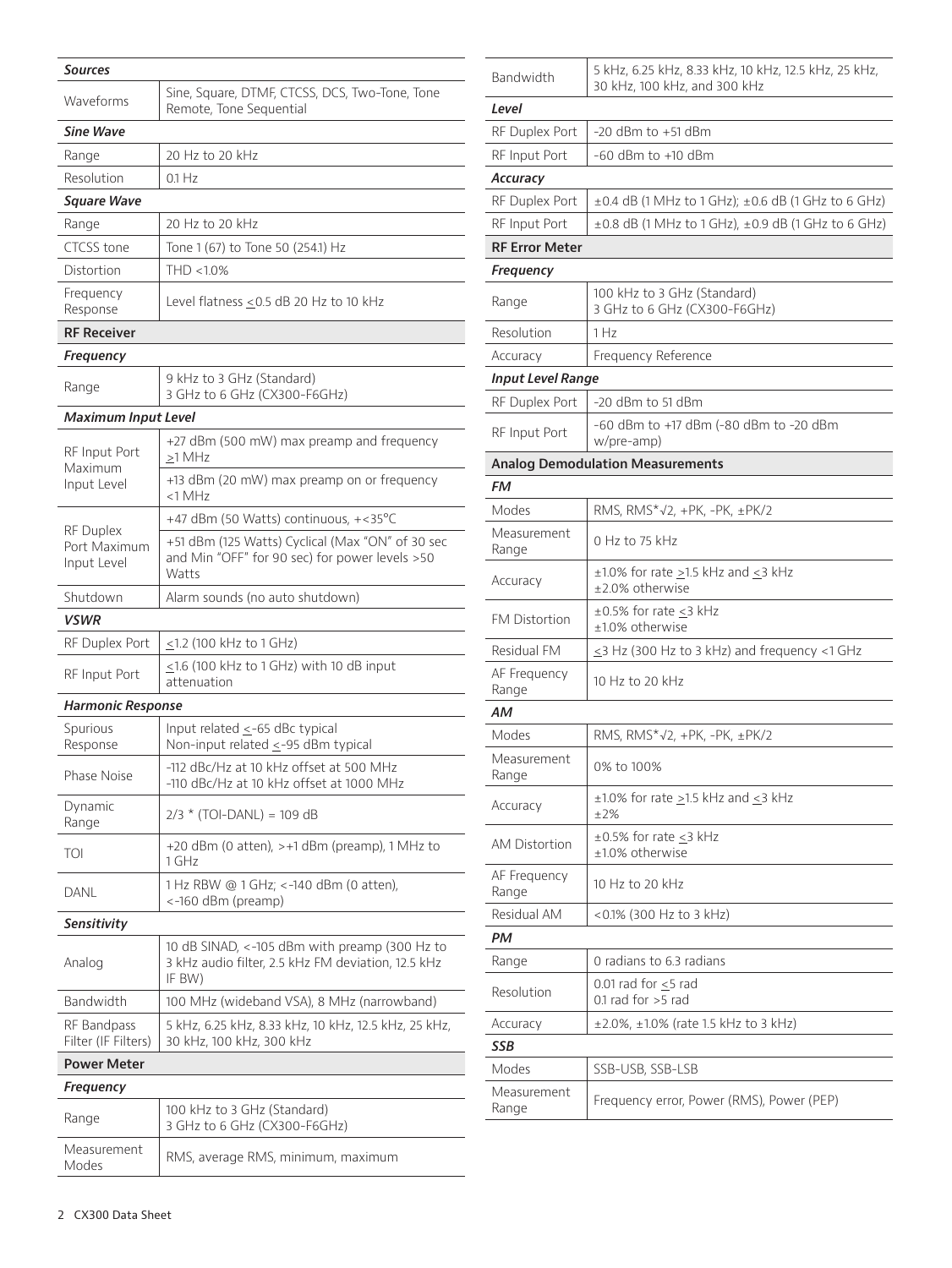|                          | <b>Audio and Demodulation Meters</b>                           |
|--------------------------|----------------------------------------------------------------|
| <b>Distortion Meter</b>  |                                                                |
| Frequency<br>Range       | 50 Hz to 10 kHz                                                |
| Measurement<br>Range     | 0% to 100%                                                     |
| Accuracy                 | <3% of reading +0.1% distortion, 1% to 20%                     |
| <b>SINAD Meter</b>       |                                                                |
| Frequency<br>Range       | 50 Hz to 10 kHz                                                |
| Measurement<br>Range     | 0 dB to 63 dB                                                  |
| Accuracy                 | <±1 dB                                                         |
| S/N Meter                |                                                                |
| Frequency<br>Range       | 50 Hz to 10 kHz                                                |
| Measurement<br>Range     | $0$ dB to 63 dB                                                |
| Accuracy                 | <1 dB                                                          |
| <b>AF Counter</b>        |                                                                |
| Frequency<br>Range       | 50 Hz to 10 kHz                                                |
| Accuracy                 | Timebase ±1 Hz                                                 |
| <b>AF Tones Analyzer</b> |                                                                |
| Modes                    | DTMF, DCS, CTCSS, Two-Tone, Tone Sequential,<br>Tone Remote    |
| <b>Audio Level Meter</b> |                                                                |
| Input<br>Impedance       | 100 k $\Omega$ , 600 $\Omega$                                  |
| Level                    |                                                                |
| Range                    | 0 Vrms to 30 Vrms                                              |
| <b>Audio Analyzer</b>    |                                                                |
| Frequency<br>Range       | DC to 100 kHz                                                  |
| Frequency<br>Resolutions | 0.8 Hz to 2.4 Hz RBW                                           |
| FFT Windows              | Flat top, rectangular, Hamming, Hann, Blackman-<br>Harris      |
| Level                    |                                                                |
| Range                    | 50 mVrms to 30 Vrms                                            |
| Accuracy                 | $±5\%$ (Audio) $±1\%$ (DC)                                     |
| <b>Audio Filters</b>     |                                                                |
| Lowpass                  | 300 Hz, 3 kHz, 3.4 kHz, 5 kHz, 15 kHz, 20 kHz                  |
| Highpass                 | 20 Hz, 50 Hz, 300 Hz                                           |
| Other                    | C-MSG, CCITT, A-Weighted, C-Weighted                           |
| De-emphasis              | 75 µs, 750 µs                                                  |
| FFT / Channel Analyzer   |                                                                |
| Span                     | 2 kHz to 6 MHz                                                 |
| IF Bandwidth             | 10 MHz                                                         |
| <b>RBW</b>               | 1 Hz to 50 kHz                                                 |
| Detector                 | Normal, positive peak, negative peak, sample,<br>average (RMS) |

| Accuracy                          | RF Duplex Port: ±0.7 dB (1 MHz to 1 GHz), ±1 dB<br>(1 GHz to 6 GHz) for level >-10 dBm<br>RF Input Port: $\pm 1.0$ dB (1 MHz to 1 GHz), $\pm 1.1$ dB<br>(1 GHz to 6 GHz) for level >-50 dBm |
|-----------------------------------|---------------------------------------------------------------------------------------------------------------------------------------------------------------------------------------------|
| <b>Spectrum Analyzer</b>          |                                                                                                                                                                                             |
| Frequency<br>Range                | 9 kHz to 3 GHz (Standard)<br>3 GHz to 6 GHz (CX300-F6GHz)                                                                                                                                   |
| RBW Range                         | 100 Hz to 5 MHz                                                                                                                                                                             |
| Span Range                        | 0 Hz to (9 kHz to max frequency of each band)                                                                                                                                               |
| <b>VBW Range</b>                  | 100 Hz to 5 MHz                                                                                                                                                                             |
| Sweep Time<br>Range               | 0.4 ms to 1000 s                                                                                                                                                                            |
| Spurious Free<br>Dynamic<br>Range | $>80$ dB                                                                                                                                                                                    |
| Display Range                     | 1 dB/div to 20 dB/div with 10 divisions                                                                                                                                                     |
| Irigger                           | Free run, external                                                                                                                                                                          |
| DANL                              | <-142 dBm (0 atten), <-162 dBm (preamp)                                                                                                                                                     |
| <b>Zero Span Analyzer</b>         |                                                                                                                                                                                             |
| <b>Sweep Time</b>                 |                                                                                                                                                                                             |
| Range                             | 24 us to 200 s                                                                                                                                                                              |
| <b>Tracking Generator</b>         |                                                                                                                                                                                             |
| Output Ports                      | RF Output Port, RF Duplex Port                                                                                                                                                              |
| Level                             |                                                                                                                                                                                             |
| Range                             | Same as RF Generator                                                                                                                                                                        |
| Accuracy                          | Same as RF Generator                                                                                                                                                                        |
| I/Q Recorder                      |                                                                                                                                                                                             |
| Sample                            |                                                                                                                                                                                             |
| Length                            | 4 Msamples                                                                                                                                                                                  |
| Rate                              | Variable to support up to 100 MHz of analog<br>bandwidth                                                                                                                                    |
| <b>Trigger</b>                    |                                                                                                                                                                                             |
| Trigger Source                    | Free run                                                                                                                                                                                    |
| <b>AF Generator</b>               |                                                                                                                                                                                             |
| Output                            |                                                                                                                                                                                             |
| Impedance                         | <4 $\Omega$                                                                                                                                                                                 |
| Max Output<br>Current             | 100 mA                                                                                                                                                                                      |
| Frequency                         |                                                                                                                                                                                             |
| Range                             | 0 Hz to 100 kHz                                                                                                                                                                             |
| Resolution                        | $0.1$ Hz                                                                                                                                                                                    |
| Accuracy                          | Timebase                                                                                                                                                                                    |
| Level                             |                                                                                                                                                                                             |
| Range                             | 0 Vpk to ±8 Vpk into 600 $\Omega$                                                                                                                                                           |
| Accuracy                          | $\pm$ 2% (level >=200 mV and frequency from 20 Hz<br>to 20 kHz)                                                                                                                             |
| Distortion                        |                                                                                                                                                                                             |
| THD+N                             | <-75 dB for frequency 1 kHz and level 1 Vrms                                                                                                                                                |
| AF Composite<br>Signals           | Sine, Square, DTMF, DCS, Two-Tone, Tone Remote,<br>Tone Sequential                                                                                                                          |